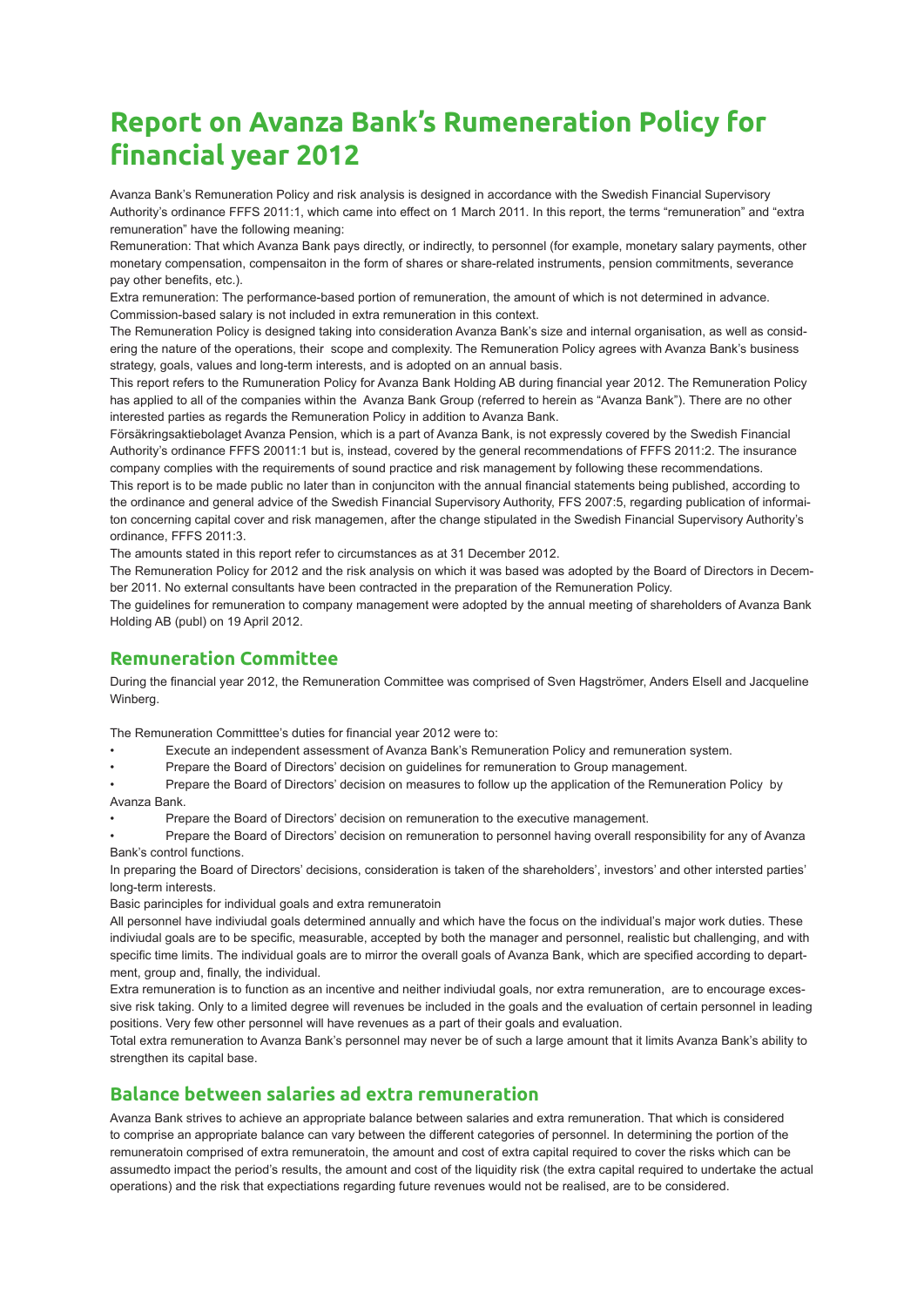#### Risk analysis

Avanza Bank undertakes, to no degree, or, alternatively, to only a very limited extent, those types of operations usually undertaken by banks and which are characterised by a significant level of risk assumption. By avoiding such operations, Avanza Bank decreases, to a large extent, its expsoure to sigificant risks.

Furthermore, Avanza Bank has no models for extra remuneration based on profits. Revenue is included to only a limtied degree in determining the goals and evaluations of certain personnel in leading positions. Few personnel, in addition to these individuals, have revenues as a part of their goals and evaluations.

All extra remuneration is determined on a discretionary basis applying a qualitative evaluation of the individual performance and of the individual goals. Avanza Bank works actively to ensure that no individual goals and associated extra remuneration, encourages an excess degree of risk assumption. Avanza Bank does not guarantee any extra remuneratoin.

In December 2011, the Board of Directors adopted an an analysis of those personnel who, by nature of their work duties, can impact Avanza Bank's risk level. This analysis included a mapping of significant risks and of the personnel who can impact these risks. The risks which the Board of Directors have evaluated and which they believe can be considered as significant and as having an impact are operational risks, liquidity risks, credit risks, the risk of crime against property, risks associated with IT operations and reputational risk.

### **Specially regulated personnel**

For financial year 2012, Avanza Bank has divided all personnel who, based on their positoins, can usually can be seen to be able to significantly impact Avanza Bank's risk level, into the following personnel categories.

- **Executive management**
- Personnel with leading strategic positions
- Personnel with responsibilty for control funcitons
- Personnel taking risks on behalf of the Bank

• Personnel whose total remuneration amounts to, or exceeds, the total remuneration paid to an individual in the Group management

### **Postponement and payment of extra remuneration**

Payment of at leat 40 pecent of extra remuneration to senior management included in any of the above mentioned personnel categories will be postponed up to three to five years, if the extra remuneration to the senior management is in excess of SEK 100,000 for a given financial year. If the senior manager is included in the executive management or has a high level of total remuneration, totalling, or exceeding, the total remuneration paid to any member of the executive management, then, instead, payment of 60 percent of the extra remuneration will be postponed three to five years. However, this applies on the premise that the extra remuneraton to the senior manager exceeds SEK 100,000 for the financial year in question. A senior manager who is not seen to be able to significantly impact Avanza Bank's risk level can, after providing motivation for an exception, be exempted from the requirement of postponement of payment of the extra remuneration. Such an exemption can never apply to personnel in the executive management.

When Avanza Bank determines the portion of the extra remuneratoin to be postponed and the length of the postponement, consideration is given to Avanza Bank's position in the economic cycle, the risks implied in its business operatoins, the personnel's responsibilities and work duties, and the amount of the extra remuneratoin.

Avanza Bank can choose to pay out the postponed remueraton once a year, evenly divided over the period in which the remuneration is delayed (pro rata). The first payment will first be made one year after the decision on extra remuneratoin has been taken.

# **Non-payment of postponed remuneration**

Extra remuneraton which is postponed will only be paid to personnel to the degree ( the entire amount of compensation can also not be paid) that such payment is defendable with regard to Avanza Bank's financial situation, and is motivated considering Avanza Bank's and the personnel's results.

#### **Remuneration 2012**

For 2012, Avanza Bank capitalised remuneration according to the following. For personnel in leading positions and personnel who can impact the company's risk level, a total amount of MSEK 2.9 was capitalised referring to salary expenses and a total amount of MSEK 8.6 was cpaitalised referring to extra remunderation divided between thirteen personnel. These individuals are comprised of eleven personnel in the exectuive management in the Group's companies, and of the two individuals responsible for the control funcitons, Risk Managmeent and Compliance. Avanza Bank has chosen,due to the fact that it is only these two personnel working with the control functions who, in addition to the executive management, are seen to be able to impact the company's risk level, not to report their remuneration separately.

Of the extra remuneration to personnel in leading positions and personnel who can impact the company's risk level, a total of MSEK 3.6 has not been paid out as 60, respective 40 percent, of the payment is to be postponed for at least three years, according to the remuneation rules. Avanza Bank pays out postponed remuneration once a year, evenly divided over the period during which the remuneration is postponed (pro rata). The first payment is first made one year after the extra remuneration has